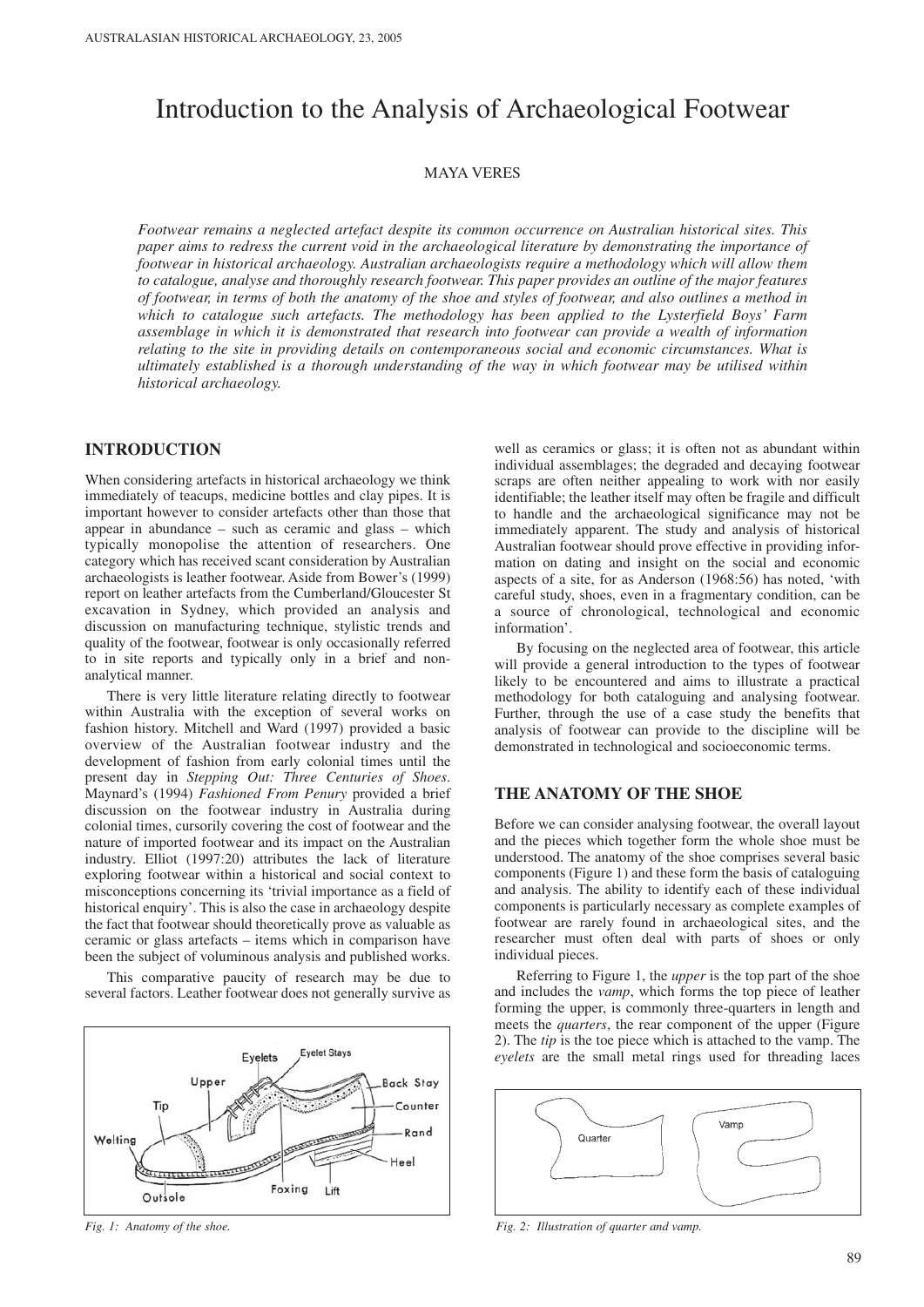although *hooks* or *buttons* were also commonly used. The *eyelet stays* are small strips of leather located around the eyelet area which provide reinforcement; the *backstay* is a strip of leather located on the back seam which is used for strengthening; the *counter* supports the heel of the foot by stiffening the area; the *rand* is a piece of leather in the shape of a horse-shoe which is attached to the heel section and is used to fill any gaps between the heel and the upper. The *heel* is composed of individual layers of leather which are referred to as *lifts*. The *outsole* may be single, half-double (full outer sole with a second layer extending from the front of the foot to the centre) or full-double (two thicknesses of leather spanning across the entire foot). The insole is located inside the shoe and is commonly made of leather. The *welt* is common but not used on all types of footwear, it is a narrow strip of leather sewn to the upper. It has an outward edge which allows for the outsole to be attached by stitching through both the welt and the outsole.

# **METHODS OF CONSTRUCTION**

While there are more than 800 known ways to construct a shoe, they can be broadly grouped into hand-sewn and machine-made techniques. The former was prevalent until the introduction of machinery in the late 1880s. For each of the main construction methods several key features are summarised below.

#### **Hand-sewn methods of manufacture**

#### *Turn shoe construction*

This method refers to constructing a shoe by sewing the sole to the upper inside-out and then turning the shoe the right way around so that the stitching is on the inside (Grew and Neergard 2001). This places the grain side of the leather on the outside and protects the sole seam on the inside. Shoes manufactured by this method began to be phased out by the mid-nineteenth century (Bower 1999:138).

#### *Vertical attachment*

This process of constructing footwear, popular during the nineteenth century, involved the use of a 'vertical fastener' which was pierced through the soles (Saguto 1984:5). This method rendered the soles quite inflexible and rigid. The fasteners were made from either metal or wood. The latter method involved driving a wooden peg into an under-sized hole. Shoes were constructed entirely by hand until a machine for punching the holes in the leather was introduced during the 1840s (Bower 1999:137). Distinguishing between hand-made and machine-made pegged footwear is a matter of assessing the holes – the hand-punched holes are likely to appear in an uneven line and may display uneven spacing between the holes; machine-punched holes will be in an even line with equal distance between each hole.

The use of metal vertical fasteners involved driving nails from the outside of the footwear until they appeared on the inside where they were riveted against an iron last so that the heads of the nails would be turned down. These metallic fasteners appear as rivets on the insole.

#### **Machine-made methods of manufacture**

#### *The welt process*

This process is so named for its use of a welt in the construction of the shoe, a concept which dates back several centuries (Grew and Neergard 2001). The welt is a narrow strip of leather sewn to the upper which has an outward edge allowing for the outsole to be attached by stitching through both the welt and the outsole. The welt process became popular in mass-produced footwear with the invention of the Goodyear Welt Machine in 1847 which was capable of sewing the welt to the upper (*Australasian Footwear* (*AF*) December 1918:464–465). The Goodyear Welt Process was used for higher grade men's and boy's shoes, was the costliest of the machine-made methods, and provided a heavier and less flexible shoe (Rossi and Tennant 1984:50). Several key characteristics identify welted footwear. Firstly, the insole is smooth and carries no stitches on the inside. Secondly, inspection of the heel corners reveal the ends of the welt; and the heads and clenched points of nails can be found where the heel is attached. In addition, no metal points will show on the waist (the middle) or forepart of the shoe. Finally, welted footwear has a tendency to wear a hole through the centre of the sole (Bordoli 1935:53, 57; Commonwealth Technical Publication ('CTP') 1948:8–9).

#### *The stitchdown process*

The stitchdown process is one of the oldest and simplest methods of shoemaking and is less expensive than welted footwear. There are many variations of this method, some of which are quite complex (Rossi and Tennant 1984:50). The stitchdown method involves stitching the sole to the underflaps of the upper and was commonly used for rugged boots and footwear containing two or three soles (Rossi and Tennant 1984:50). Thus it is common for stitchdown shoes to have a middle sole (Bordoli 1935:57). The surface of the insole of stitchdown footwear will normally show stitch seams and the clenched heads of lasting tacks. The stitchdown method will normally show more even wear over the sole than welted footwear (Bordoli 1935:53; CTP 1948:11).

#### *The screwed and stitched process*

The screwed and stitched process was often used for heavy footwear and is essentially a variation of the stitchdown process. In this method, each component of the shoe is fastened together with strong screw wire, often brass, which is inserted all the way around the sole in approximately one-inch intervals (CTP 1948:12). The screwed and stitched method can be identified where the points of the screws, but no stitching, can be seen on the insole and small circular impressions may be evident on the insole leather. The screwed and stitched method wears evenly over the sole (Bordoli 1935:53, 58).

#### *The cement process*

The cement process was introduced into Australia during the mid-1930s and was primarily used in the manufacture of women's shoes. This new process involved using adhesives rather than nails or stitching to join soles to the upper (*Australian Leather Journal* (*ALJ*) June 1938:25), and is a process which is still commonly used today. The cement process was used to make 'light' and cheap footwear. Footwear manufactured by the cement process is distinguishable by the lack of both nails and stitching, and the appearance of the insole as being 'stuck' to the outsole.

#### **A note on stitching**

Stitching provides information on the quality of the shoe. Rossi and Tennant (1984), defined 'excellent' and 'poor'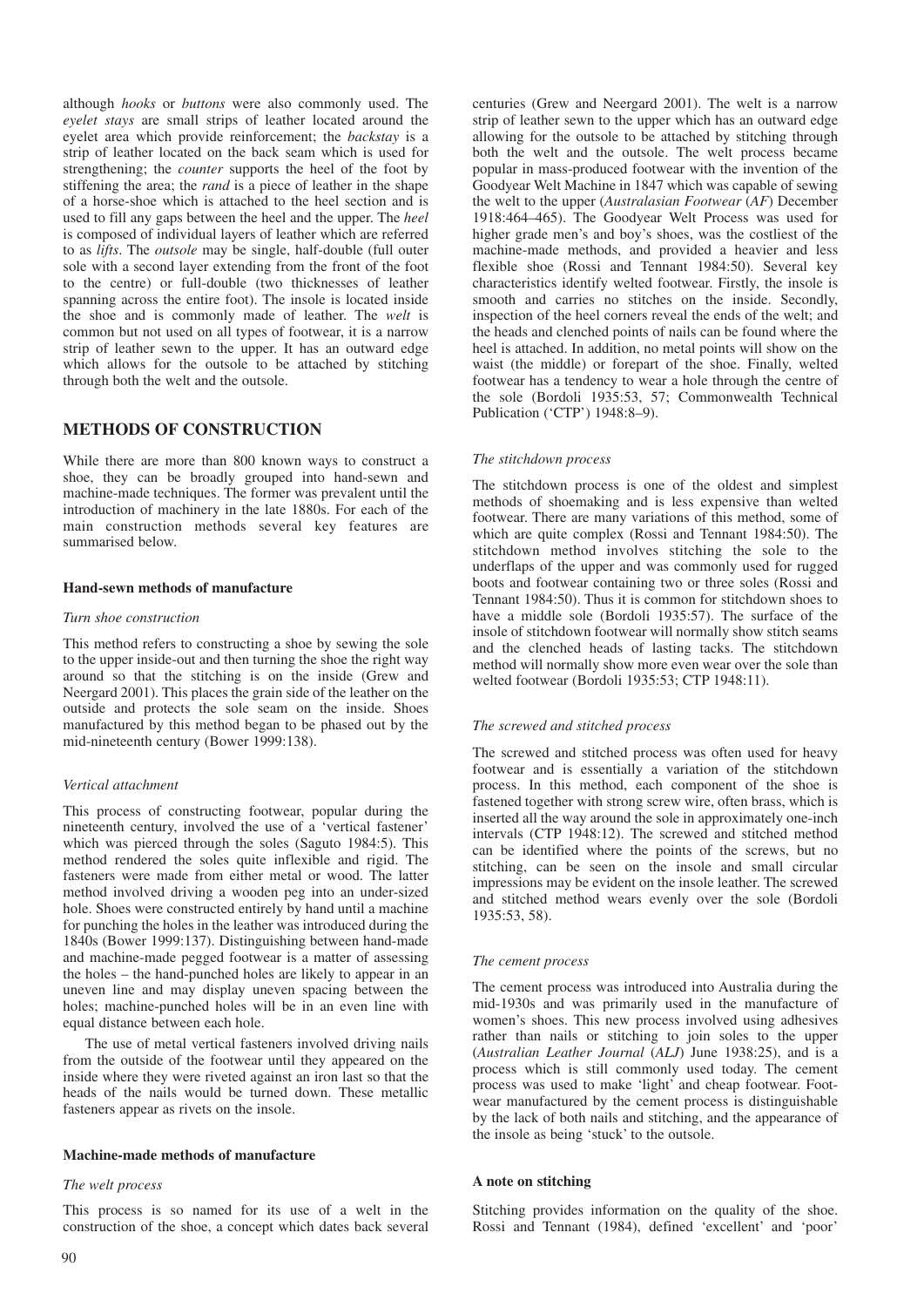quality footwear and for the purposes of analysis, a 'medium' quality category was identified (Table 1).

**Table 1: Stitching as an indicator of quality of footwear.**

| <b>Quality of Footwear</b> | <b>Number of Stitches per centimetre</b> |  |  |
|----------------------------|------------------------------------------|--|--|
| Excellent                  | $4.5 - 6cm$                              |  |  |
| Medium                     | $3-4.5cm$                                |  |  |
| Poor                       | $1.5 - 3cm$                              |  |  |

# **SIGNS OF REPAIR**

Recognising signs of repair on footwear can be useful indicators of economic circumstances (professional repairs, home repairs) and the re-use of artefacts.

## **Sole**

A common method of repairing soles involved 'clumping' which was the addition of another sole onto the existing sole (Bordoli 1935:69; Laurence-Lord 1948:149). The additional sole was often riveted on with broad-headed brass rivets, although a cheaper alternative often involved the use of iron plugs (Bordoli 1935:69). Various forms of nailing were also added to the sole to increase the length of wear. These were often placed around the sole with an additional row at the toe and joint (Laurence-Lord 1948:152). Wooden vertical pegs were also often used in repair. In terms of professional repair, aesthetics were important and any visible nails or seams were regarded as inappropriate and distasteful (Dooley 1912:174; CTP 1948:57). Repairs performed by non-professionals are generally easy to identify as they often appear rough and unfinished.

# **The heel**

Repairing heels usually involved mending damage to a worn portion of a lift and replacing it with new material (CTP 1948: 57). Often solid scrap leather or inferior hide was used (Dooley 1912:170) and fastened on piece by piece, with nails being placed in larger quantities on the side worn down the most (CTP 1948:58). New lifts were attached by driving a rivet in the centre at an angle to the lift while additional rivets were driven in around the outer edge of the new piece of lift (CTP 1948:58). When repair to more than one lift on a heel was being undertaken it was common to stagger the cuts in a step-like manner (CTP 1948:58).

## **Scraps**

For the same reason that we look at repair, it is also necessary to examine scraps of leather and cut-offs. Scrap leather and cut-offs can provide various types of information. For instance, the presence of large quantities of scraps and cut-offs would suggest that shoes were being made or repaired on the site either professionally or by amateurs. Here one would need a finer scale of analysis and a close contextual study to determine if this was more likely to be amateur or professional repair or a manufacturing site.

# **STYLES AND FASHIONS**

In order to be able to identify various types of footwear it is essential that any analysis of footwear involve the integration of fashion and stylistic changes. Style is defined as relating to

the type or the cut of the shoe while fashion defines the details and features which appear on the footwear. Notes on styles of footwear can be found in contemporary texts, letters, paintings, clothing catalogues and newspaper advertisements. Based on the Australian tendency to mimic British and American footwear fashions, these tend to be based on trends followed abroad. One of the major indicators of footwear fashions is in the shape of the toe while the style or cut of shoe is indicated by the shape and placement of the vamp and tongue. It is also important to note that until the midnineteenth century shoes were predominantly made as 'straights', that is that there was no distinction made between the right and left shoe. The introduction of the 'crooked' last enabled manufacturers to produce right and left shoes (Smith 2000:21). There is little available information on the common work boot, with most of the information taken from pictorial evidence. It is however necessary to form a general concept of working class footwear as they are prevalent amongst most assemblages.

#### **Men's shoes – major styles**

Five major styles of men's footwear were prevalent within Australia from the 1850s onwards, all slight variations of each other with no major distinguishing characteristics. The *Balmoral* is a form of boot in which the vamp is stitched over the quarters; the shoe version of this style is known as the *Oxford*. The *Blucher* is a form of boot in which the quarters are stitched over the vamp; the shoe version of this style of boot is referred to as the *Derby*. Finally the *Brogue* refers to footwear which is highly decorated by small holes punched and perforated into the surface.

#### **The evolution of men's shoe fashions**

At the beginning of the nineteenth century men's boots were made with a deep fold of leather at the top and had loops for pulling them on. The toes were rounded or tapered to a square end (Fletcher 1984:40). An 'elegant' outfit saw spurs attached to low heels even if the boots were not for riding (Fletcher 1984:40). By the 1830s men's footwear had square toes, and by the 1840s, the fashion of the period was for shoes with gently pointed toes and patent leather toecaps (Ledger 1985: 127). In the 1850s long boots were worn over trousers (Fletcher 1984:93). In the 1890s, button boots were fashionable for men – these boots came over the ankle, were fastened with six side buttons, had a stacked leather heel and displayed brogueing on the toe cap (Ledger 1985:141). By 1910, men's fashions saw a revival of the pointed toe and elongated vamp in the walking shoe. It was also around this time that buttoned boots began to fall out of favour with the upper classes (Ledger 1985:143). Soon after the toes rounded slightly before reverting once again to the tapered look in 1914 (Pratt and Woolley 1999:80). Though not in favour with the elite, button boots were still common during this time. The war popularised the Blucher or Derby style of boot and shoe which was commonly used within military services.

Contemporary footwear journals referring to the evolution of men's footwear since the 1920s focus predominantly on the sports shoe (*AF* April 1925:139), including the football boot. Men's footwear became fixed in a pattern of modest and reserved styles with men no longer favouring fancy or elaborate footwear. While stylistically men's shoes did not change, some subtle changes in fashion did occur in terms of colours (such as the introduction of tan and white), although this related mostly to the 'higher end' of the footwear market with little effect on the common work boot (Pratt and Woolley 1999:88). Ultimately there were only 'three or four styles which looked identical from a distance' (McDowell 1994:15).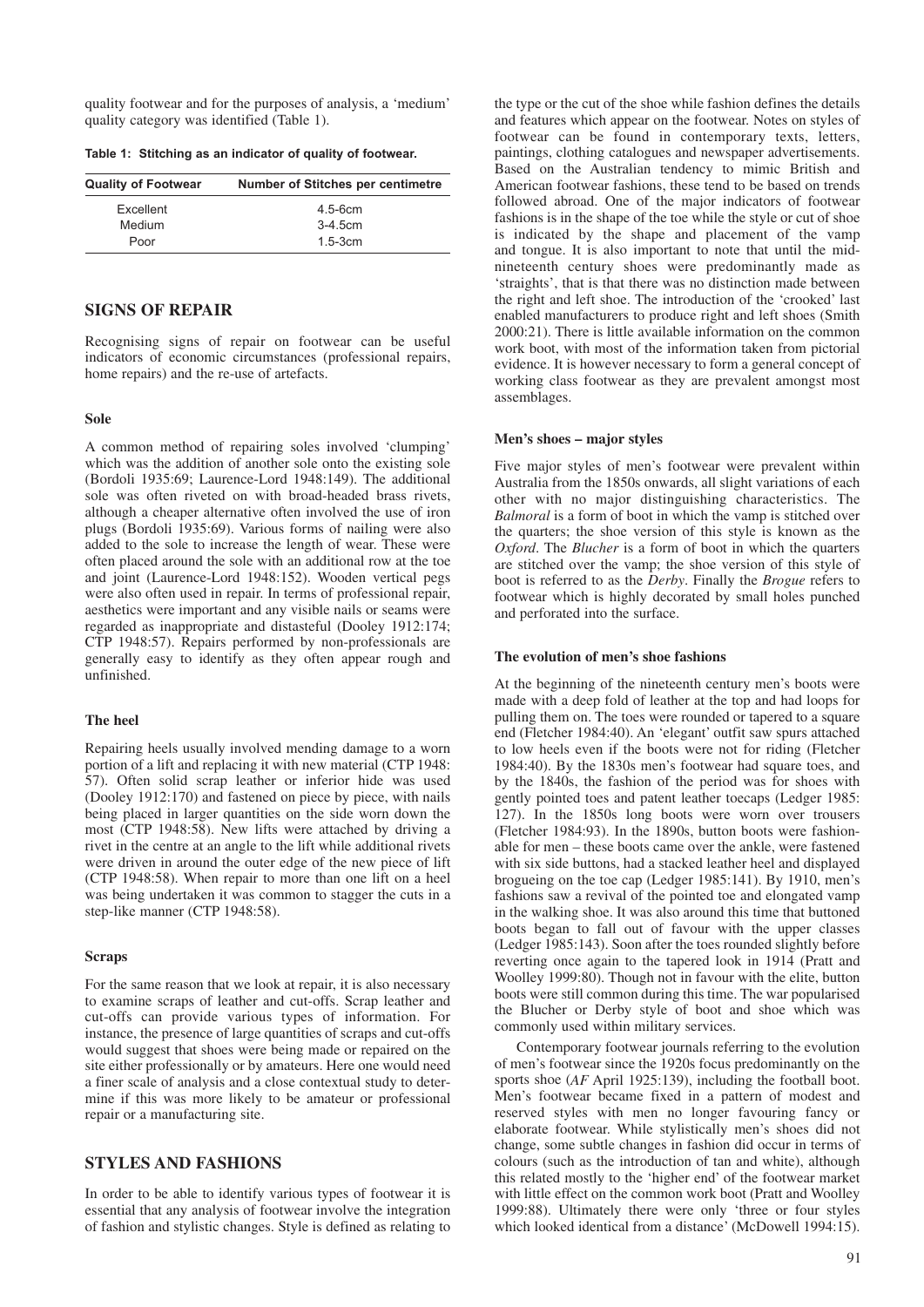#### **Women's shoes – major styles**

Women's shoes were subject to many changes in fashion but these were ultimately all changes to a few basic styles which included the boot (high or low), the mule (a slip-on shoe characterised by the lack of a backstrap), the pump (an enclosed shoe with a medium to high heel) and finally the summer sandal. All these forms of footwear appear with different fabrics, various sized heels and have altered toe shapes, decorations and fastenings.

#### **The evolution of women's shoe fashions**

At the very beginning of the 1800s, despite the harsh conditions within the new colony, women still insisted on modelling fashions dictated by Europe (Fletcher 1984:36). Up until the 1830s women's shoes remained dainty with satin boots and flat slippers with crossed ribbons. In the 1830s hemlines were slightly raised and women wore slippers or half-boots with square toes. In the 1840s women favoured the court or 'pump' shoe and by the 1870s shoes and boots were once again concealed. The shoes and boots were dainty with a Louis heel (a fluted heel that flares at the bottom) and boots were either laced down the front or had side-buttoning and were decorated with rosettes or bows (Fletcher 1984:141). By the end of the nineteenth century women's boots had a pointed or round toe with side buttons. Research is yet to be conducted on women's working footwear.

The First World War introduced an element of practicality to women's footwear. With the country at war the government would often request tenders to supply tens of thousands of boots for military services (*ALJ* June 1938:34), and this brought with it manpower and leather shortages. Women were often required to adopt male roles and therefore a practical, flat-heeled, sturdy and durable shoe was introduced to help accommodate the demand for change in women's duties (Brooke 1972:115; Pratt and Woolley 1999:84). Following the war hemlines were raised and footwear was produced in bright and exotic fabrics – designs remained colourful and diverse as they are today.

## **A note on branding**

Prior to 1916, in an effort to inspire product loyalty, the more elite shops would brand their name by stamping it onto the sole or insole (Mitchell and Ward 1997:66). In the early nineteenth century the 'Footwear Regulations Act 1916' required that the 'seller's or manufacturer's name or registered trade mark must be stamped or embossed on the sole' (*ALJ* September 1937:10–12). During this period the brand embossed on a shoe more often that not belonged to the retailer rather than to the manufacturer. The practical result of this was that footwear from any number of different factories could all be branded with the same retailer's name without the slightest indication as to its actual place of manufacture.

# **ARCHAEOLOGICAL RECORDING**

Goubitz and colleagues (Goubitz et al. 2001) note that there are potentially many different ways by which to classify footwear, with no single method prescribable in every circumstance. The recording system summarised here was developed for the analysis on an assemblage of footwear from the Lysterfield Boys' Farm (Table 2). The method for recording is based loosely on general recording methods adopted for ceramic and glass and integrates the specific manufacturing and stylistic properties of footwear and includes basic data on provenance and related details. More specific data was recorded on specific components, manufacturing techniques and features and type and quality (Table 2). Condition relates to the level of preservation or degradation while quality relates to the overall appearance.

# **CASE STUDY**

The early twentieth-century site of the Lysterfield Boys' Farm provides an example of the value of this approach to the study of footwear. The assemblage dates to the occupation of the site from the time it was purchased by the Church of England in 1935. The site was transformed into a training farm that emphasised the benefits of hands-on training and the virtues of hard work in rural areas (*Brother Bill's Monthly* (*BBM*) January 1935:18–21). At its inception, the aim was to provide practical training for unemployed boys aged around 14–17 years of age (*BBM* June 1936:8–10) after which the boys were to be placed in employment as farm hands. In 1946 the Boys' Farm vacated the site and the State Rivers and Water Supply Commission assumed control of the land (Kyi 2000).

The site is located in the outer eastern suburbs of Melbourne, Victoria to the north of Lysterfield Lake in

**Table 2: Cataloguing – categories and item specifics.**

|                      | Category                               | <b>Specifics</b>                                                                                                                                                                            |  |  |  |
|----------------------|----------------------------------------|---------------------------------------------------------------------------------------------------------------------------------------------------------------------------------------------|--|--|--|
| <b>Components</b>    | Level of Completeness                  | Whole Shoe; Near Complete; Several Pieces(QTY); Single Piece; Cut-off/Scrap                                                                                                                 |  |  |  |
|                      | Type                                   | Shoe; Boot; Sandal                                                                                                                                                                          |  |  |  |
|                      | Gender and Size                        | Male/Female; Child/Adult; Left/Right                                                                                                                                                        |  |  |  |
|                      | <b>Upper Components</b>                | Box Toe; Backstay; Backstrap; Collars/Cuffs; Counter or Pasted Counter;<br>Eyelets; Eyelet Stays; Foxing; Lace Hooks; Perforation; Quarter; Stay; Tip; Toe<br>Box; Tongue; Top Facing; Vamp |  |  |  |
|                      | <b>Heel Components</b>                 | Lift $(\#)$ ; lining, pad, seat, rand                                                                                                                                                       |  |  |  |
|                      | Sole and Lining Components             | Insole; Lining; Midsole; Shankpiece; Sole (full-double; half-double; single)                                                                                                                |  |  |  |
| <b>Manufacturing</b> | Method of Construction                 | Cement Process; Goodyear Welt; Stitchdown Process; Screwed and Stitched;<br>Turn Shoe Construction; Vertical Attachment                                                                     |  |  |  |
|                      | <b>Construction or Repair Features</b> | Bottom Filler; Clumping; Evidence of Sewing Holes; Stitches p/cm ;<br>Metal: Nails; Rivets; Screws; Tacks; Screw-Fastenings                                                                 |  |  |  |
|                      |                                        | Backseams: Reinforced Closed; Conventional; Reinforced; Dog Ear                                                                                                                             |  |  |  |
| Type and             | Quality                                | Poor; Medium; Excellent                                                                                                                                                                     |  |  |  |
| Quality              | Condition                              | Poor; Medium; Excellent                                                                                                                                                                     |  |  |  |
|                      | Footwear Type                          | Blucher, Balmoral, Oxford, Derby, Brogue, Mule, Pump, Slipper                                                                                                                               |  |  |  |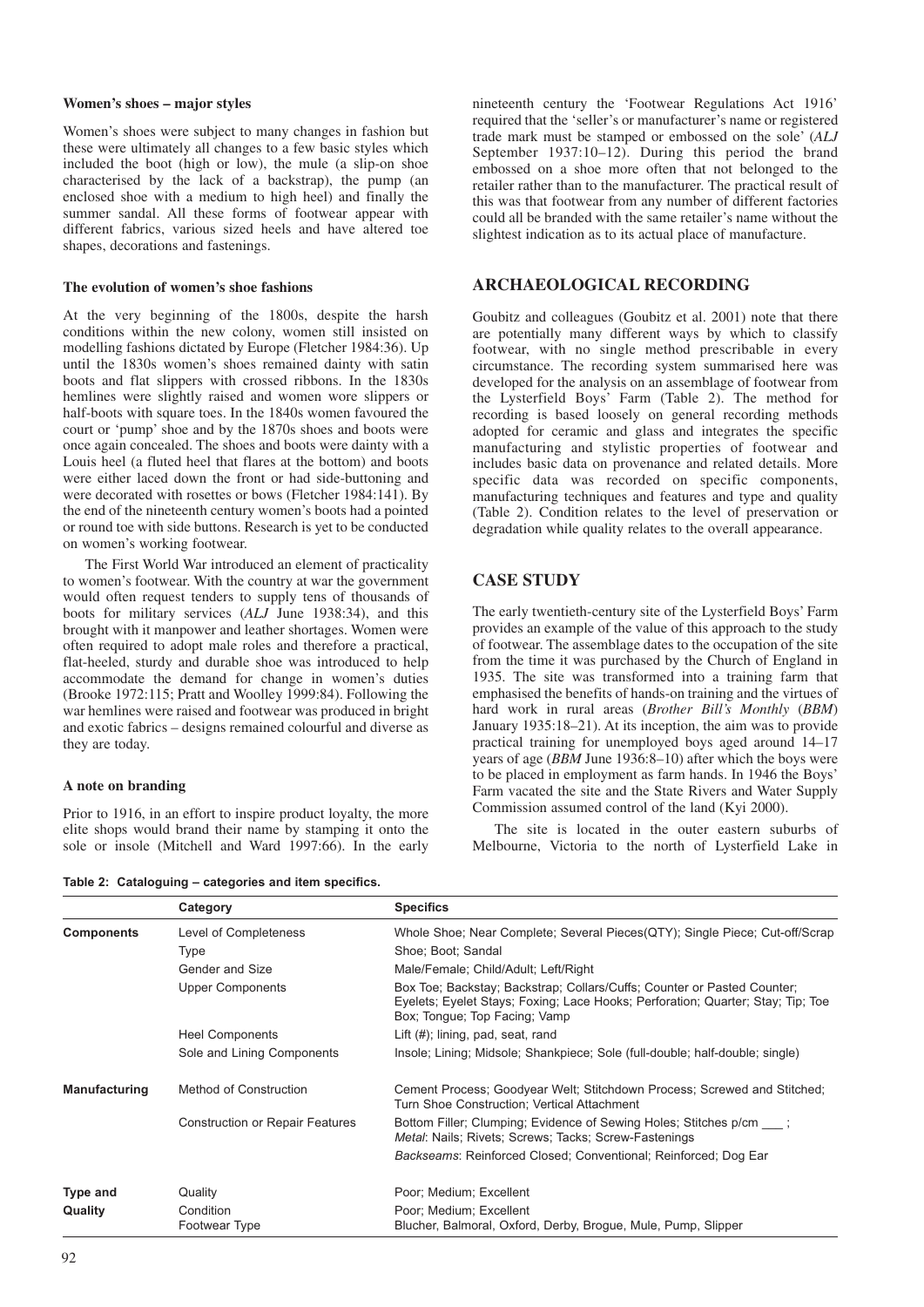

*Fig. 3: Plan of the Lysterfield Boys' Farm Site, including relevant features.*

Lysterfield Park and covers an area of approximately 200 m x 200 m. It was excavated over three seasons between 2000 – 2002, with each individual excavation period lasting for two weeks. The project was conducted under the supervision of Dr Vincent Clark and comprised part of a course conducted by Monash University. The three main areas that were excavated were designated as Areas *A* (the homestead), *B* (the dormitory), and *C* (the dairy and barn ) (Figure 3). Both the homestead and dormitory sites include large associated artefact dumps. The dormitory dump appears to date to the Boys' Farm period while the homestead dump includes other material as well as that of the Boys' Farm period.

## **Area A**

Area A comprises the homestead area, located on the western hillside. Structural remains consisted of a coursed wall of mortared granite rubble, an intact dome-topped cistern, and to the south, substantial concrete and brick building foundations,

**Table 3: Location of Assemblage items.**

including a verandah and steps (Stevens and Clark 2001:12). Excavations revealed that these were the remains of the original homestead which then became the Farm manager's house and later the living quarters of the senior boys. Nearby was an associated rubbish dump which yielded mainly bottle glass and ceramics.

# **Area B**

Area B comprises the site of the Boys' Farm dormitory and associated structures. Removal of surface debris and topsoil within the trenches laid out in this area revealed little accumulation of cultural material. Further, a layer of sterile, compacted soil was encountered just below the surface with no trace of *in situ* structural remains (Stevens and Clark 2001:14). Excavations within Area B produced no evidence of structures that predate the Boys' Farm period of occupation of the site. East of the dormitory was located a dump area which included a high concentration of artefacts which were largely of a domestic nature (Stevens and Clark 2001:15).

# **Area C**

Area C is located 100 m south of Areas A and B, and comprises the area occupied by the 'Big Red Barn' and the dairy. The burnt out remains of the barn and dairy were excavated, along with remains of the original dairy, dating to the period of occupation prior to the Boys' Farm.

# **THE ASSEMBLAGE**

The Lysterfield assemblage consists of an assortment of 1533 individual footwear related items: leather boots and shoes differing in degrees of completeness, various loose pieces of leather footwear and a large amount of leather scraps and cutoffs. These artefacts were excavated predominantly from the homestead (Area A) and dormitory (Area B), with minor contributions from the barn and dairy (Area C) (Table 3). The majority of boots and shoes and loose pieces of footwear were recovered from the dump in Area B which was a general rubbish dump. The scrap leather pieces and cut-offs were recovered from Trench eight in Area A which is associated with the homesteads' outside verandah.

This case study is based on an honours thesis (Veres 2004) which addressed several analytical questions. Were the items of footwear comprising the assemblage manufactured or repaired at the Farm? Does a distinct typology exist within the assemblage? Can the footwear be dated to the period of the Boys' Farm? Does it reflect the social and economic circumstances of the Farm's occupation of the site?

Scrap or cut-off pieces were found to constitute more than 85 per cent of the collection (Table 4). The 1307 cut-off pieces were predominantly from 'fresh' pieces of leather, as opposed to leather taken from other used articles of footwear. There were no complete items of footwear excavated from the site,

| <b>Item</b>                              | Area A (Homestead) | Area B (Dump) | Area C (Dairy) | Total |  |
|------------------------------------------|--------------------|---------------|----------------|-------|--|
| Complete Shoe/Boot                       |                    |               |                |       |  |
| Near Complete Shoe/Boot                  |                    | 21            |                | 22    |  |
| Several Joined Components of a Shoe/Boot |                    | 55            |                | 56    |  |
| Single Component Piece of a Shoe/Boot    | 37                 | 110           |                | 148   |  |
| Scrap/Cut-off                            | 1.018              | 280           |                | 1.307 |  |
| Total                                    | 1.056              | 466           |                | 1,533 |  |
| % of Assemblage Items                    | 68.9%              | 30.4%         | 0.7%           | 100%  |  |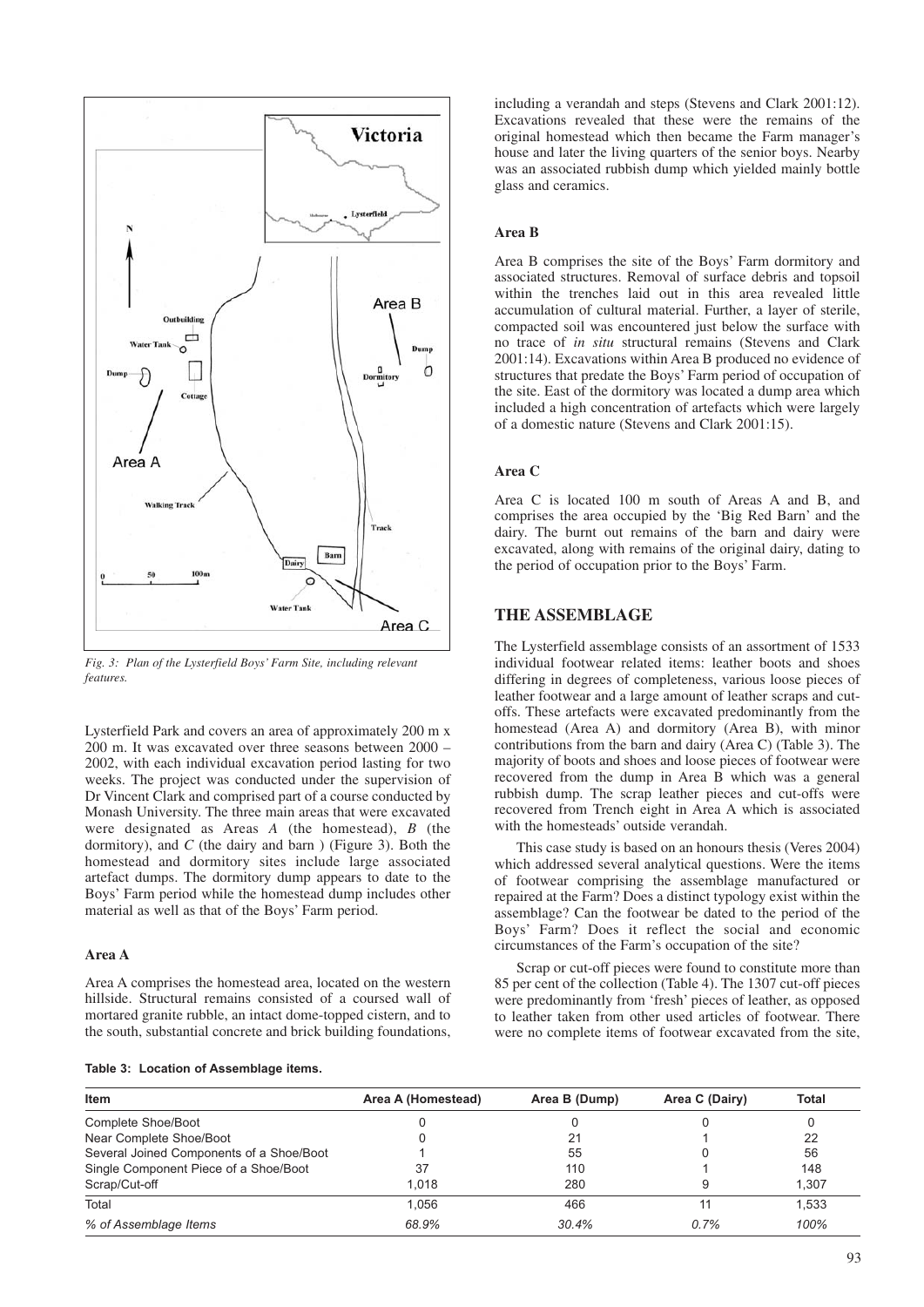**Table 4: The Lysterfield Boys' Farm Assemblage.**



however 22 artefacts were identified as being 'nearly complete' (these items were an estimated minimum of 80 per cent complete). Of these items, 18 (81.8 per cent) were classifiable as boots with the remainder being classified as shoes (Table 5). All 18 boots were identified as being of the Blucher style. Eighteen of the nearly complete items were identified as being men's footwear with the remainder being women's 'flat' working shoes manufactured by the cement process. Seven of the 22 nearly complete items were significantly smaller in size and were assumed to belong to younger boys from the Farm.

Seven of the boots appear to have been used for sporting purposes – five boots bore large circular indents on the bottom of the sole similar in appearance to modern football boots that have had the studs removed. Additionally, two items displayed raised and grooved treads, suggesting that these may have been sports boots.

The assemblage was then divided into groups according to which part of the shoe or boot they belonged. Of the 1 533 items in the assemblage, 356 were identified as either belonging to the Upper or as containing components from the Upper section. Similarly, 129 of the items in the collection were identified as belonging to the Sole or Lining of the footwear. Using the mutually exclusive classifications of Full Double, Half Double or Single soles as a reference point, it was determined that the Lysterfield Boys' Farm assemblage contained a Minimum Number of 85 boots or shoes. Finally, 70 items in the Lysterfield assemblage were identified as belonging to the Heel section of footwear.

Within the assemblage, 70 items displayed indications of attempted repair. These items were heel and sole/lining components. Typically the repairs involved either replacing the sole or 'clumping' (45.7 per cent), or repairing the heel by adding lifts (25.7 per cent). Repairs appear unprofessional as evidenced by random distributions of additional nails (28.6 per cent).

An analysis of the condition of the 226 non-scrap items in the assemblage revealed that more than 60 per cent of these artefacts appear to have been in poor condition when discarded, displaying evidence of cracking, large holes and other signs of excessive wear and tear.

Analysis of the 129 assemblage items containing a piece of sole indicated that almost 80 per cent of these items had been manufactured using the Stitchdown Process, and the remainder had been constructed by the Screwed and Stitched **Process** 

Analysis of the quality of the 226 non-scrap items in the assemblage, based on the number of stitches per centimetre, showed that 64 per cent of the non-scrap items in the assemblage could be described as being of 'poor' quality, 30 per cent were found to be of 'average' quality, while approximately six per cent could be described as being of 'excellent' quality.

# **DISCUSSION**

# **Typology**

All of the small number of classifiable upper components useful for identifying types belonged to the Blucher style. This was prevalent in Australia by the 1920s, indicating that the assemblage dated around the time of the Boys' Farm's occupation of the Lysterfield site. This dating was confirmed by other artefacts in the vicinity of the dump in Area B.

#### **Manufacture**

From a combined analysis of the manufacturing techniques and the artefacts, it was possible to determine firstly that the footwear in the Lysterfield assemblage were manufactured by machine and not by hand, and secondly that the items were most probably repaired on-site by the boys themselves. An analysis of the assemblage items also suggests that the shoes were not manufactured at the Farm. The stitching on most of the items is even and consistent and is in no way erratic as might be expected from footwear made by the hands of young apprentice boys. In addition, it is also very unlikely that the Boys' Farm had the machinery for manufacturing footwear as the high cost of renting or purchasing the machinery outright would have been prohibitive. There is no evidence of these large and bulky machines or the appropriately large facilities that would be required – the only two large buildings on the site are known to have housed the barn and the dairy.

These conclusions are complemented by the history of manufacturing and repair industries, and the evolution of footwear fashion, which indicates that footwear manufacture had become highly mechanised by the late nineteenth century, so that by the time the Lysterfield Boys' Farm was established in 1935, bespoke shops only produced higher quality and more expensive footwear, and were outnumbered by shoe factories by a ratio of more than three to one.

As hand-sewn shoes had, by the 1940s, become a product favoured by the affluent that was considerably more costly than the average machine-sewn shoe it is also unlikely that the shoes were being manufactured on-site by hand. Nor is it likely that fine handmade shoes would have been considered appropriate for manual labour in the country, or that they were made at the Farm to transport into Melbourne for sale. It is questionable whether what would in effect have been a 'startup' operation comprising adolescent boys with little if any industry experience could, or even would attempt to enter this highly specialised market niche. Ultimately, producing

**Table 5: Type and demographic style of the Nearly Complete Items.**

| <b>Type</b> | Frequency | Proportion | <b>Style</b> | Frequency | <b>Proportion</b> | Wearer | Frequency | <b>Proportion</b> |
|-------------|-----------|------------|--------------|-----------|-------------------|--------|-----------|-------------------|
| Shoe        |           | 18.2%      | Female       |           | 18.2%             | Child  |           | 22.7%             |
| <b>Boot</b> | 18        | 81.8%      | Male         | 18        | 81.8%             | Adult  | 15        | 77.3%             |
| Total       | 22        | 100.0%     | Total        | 22        | 100.0%            | Total  | 22        | 100.0%            |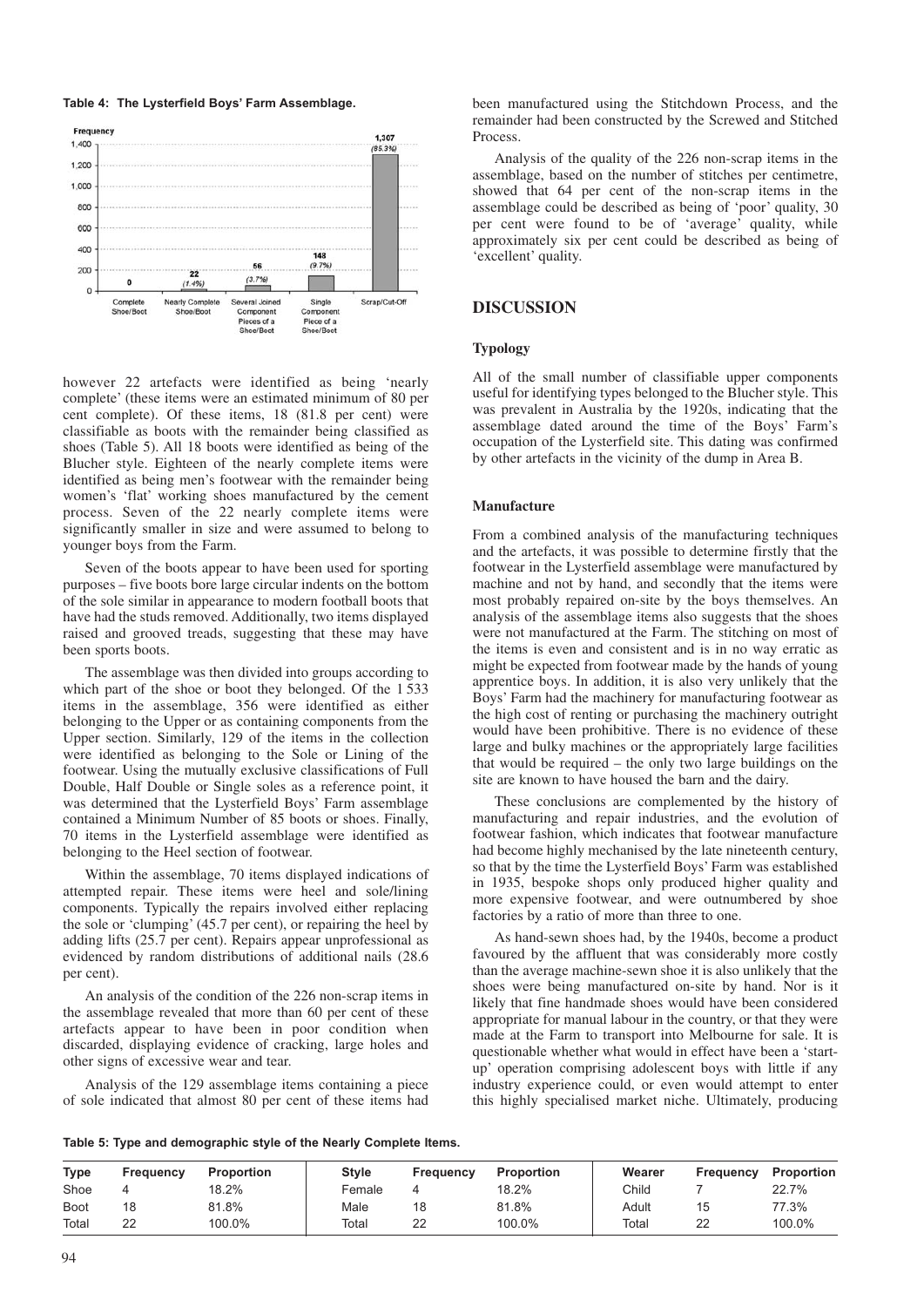bespoke footwear would not have been commercially or economically viable for the Lysterfield Boys' Farm, which derived considerable income from the sale of milk and cream products. The possibility that the boys were being taught how to make shoes is unlikely as the main aim of the Farm was to prepare them for work as farm hands, and not for individual trades. Historical evidence indicates that Reverend Nichols made numerous requests for boots and shoes in his *Brother Bill's Monthly* magazine, supporting the view that footwear was not manufactured at the farm.

## **Repair**

The archaeological evidence suggests that shoe repair was taking place at the Farm. Within the assemblage there are a large number of cut-offs and scraps which are likely to be the result of actions undertaken to repair shoes – 85 per cent of assemblage items are in fact scrap pieces. The scraps and cutoffs were found to have been concentrated mainly in Area A, which comprised part of the homestead and possibly also the verandah. As there were no structural features within this trench it is likely that the scraps were left outside the homestead or that the repairs were undertaken on the verandah with the scraps being left behind. There were two main types of leather found in this trench. Firstly, there were cut-offs, that is, new pieces of leather with the sole or other replacement parts having been cut out. Secondly, there were footwear scraps that were likely to have been either removed from the shoe being repaired and then discarded, or to have come from a piece of an irreparable shoe and then patched on to the piece of footwear being repaired This is especially likely to have been the case in terms of heel repair, sole repair and clumping. The high concentration of leather within this area suggests it was an amateur workshop – if repairs were not being conducted in a deliberate activity area it is expected that the scatter of leather scraps would instead have been random.

Inspection of the artefacts reveals several visible signs of repair, predominantly on the sole and heel areas. The most common repair to heels was the addition of a new lift or pieces of a lift, with 18 heels displaying repairs of this nature. The sole repairs consisted of clumping or replacing worn-through sole leather with new or stronger leather  $-32$  soles were identified as having been repaired using this method.

The repairs themselves appear to have often been quite unprofessional. Several repairers did not bother to hide the visible stitches or nails – something a professional shoe repairer would not have missed. Some repairs to heels and soles appear to have been rather erratic with nails placed in random positions – this style of repair was recognised on 20 of the assemblage items. Furthermore, examples of sole joins found within the assemblage displayed the nails in a row across the middle of the sole which, according to professional repairers, is aesthetically incorrect. This evidence suggests that repairs were undertaken by the boys themselves, who were quite probably repairing their own shoes. It appears that the aim was not to teach the boys to become professional shoe repairers but rather to become more self-sufficient and to provide additional means of saving money.

Shoe repair, unlike shoe manufacture, can be said to have been a more useful skill considering the socioeconomic circumstances of the time period. After the Great Depression, leading through to the end of the Second World War, money and supplies were tight and it would therefore seem logical to have taught the boys the skills to be able to repair their own shoes. The conclusions drawn from the repairs found on the footwear have been supported by anecdotal evidence suggesting that the Farm's boys possessed at least rudimentary skills in shoe repair. A late canon of the Anglican Church,

Neale Molloy, commented that a cobbler would often visit the site and teach the boys shoe repair skills (pers. comm. December 18:2001). In addition, the base of skill-sets that were taught at the Farm was broadened in the 1940s to include hands-on training using tools.

#### **Socio-economic aspects**

The well-worn condition of the artefacts and the extensive evidence of repairs suggest something of the lower socioeconomic situation of the farm, as does the quality of the footwear itself. The quality of the footwear is of average grade as it was either machine-stitched or screwed and stitched – none of the boots were found to have welts which were typical of higher quality footwear. Using Rossi and Tennant's (1984) methodology, the majority of non-scrap items were found to be of poor quality, with an average of only 2.72 stitches per centimetre. Further, no examples of manufacturer or shop 'brand' stamps or marks were found on any of the items. The few pieces of women's footwear identified amongst the assemblage were of a very simple style and were manufactured by the cement process. These likely belonged to the wife of the head farmer who assisted in caring for the boys.

Finally, the discovery within the assemblage of pieces of boots bearing what appear to be evidence of studs and raised and grooved treads suggests that some of the items that were repaired and used on the Farm were sporting boots. The presence of the sports footwear within the assemblage suggests that despite difficult contemporary socioeconomic circumstances, the effort was made to provide the Farm's boys with recreational sporting activities, and it is possible that the boys owned a pair of sports boots in addition to their working boots. Football boots were common in the early twentieth century, and unlike normal footwear, the design of sports shoes was not separated along class lines or socioeconomic strata. In *Brother Bill's Monthly* references are made to both soccer and football games (*BBM* April 1939:11). This supports the archaeological evidence, indicating that the boys were able to enjoy the regular pursuit of sports and recreational activities and had dedicated footwear to accompany their interests.

# **CONCLUSION**

This paper clearly illustrates the value of a close study of footwear in historical archaeology. An analysis of the footwear from the Lysterfield Boys' Farm revealed that it was machine-made rather than bespoke and that the boys were learning how to repair footwear. Analysis also indicated that the Farm's footwear is reflective of the contemporaneous social and economic conditions of the time. The conclusions drawn from the archaeological evidence fit well with the evidence of historical documents and information on the contemporary footwear manufacturing and fashion industries. This paper has formulated and prescribed a methodology for analysing archaeological footwear – a method which has the potential to be applied equally as successfully to assemblages from other historic sites. The findings from the Lysterfield Boys' Farm study clearly validate footwear as an important source of archaeological information and an explanatory tool in its own right.

#### **ACKNOWLEDGEMENTS**

My thanks to Susan Lawrence and Vincent Clark for their encouraging support throughout this project. Many thanks also to David Frankel for his enthusiastic editing advice.